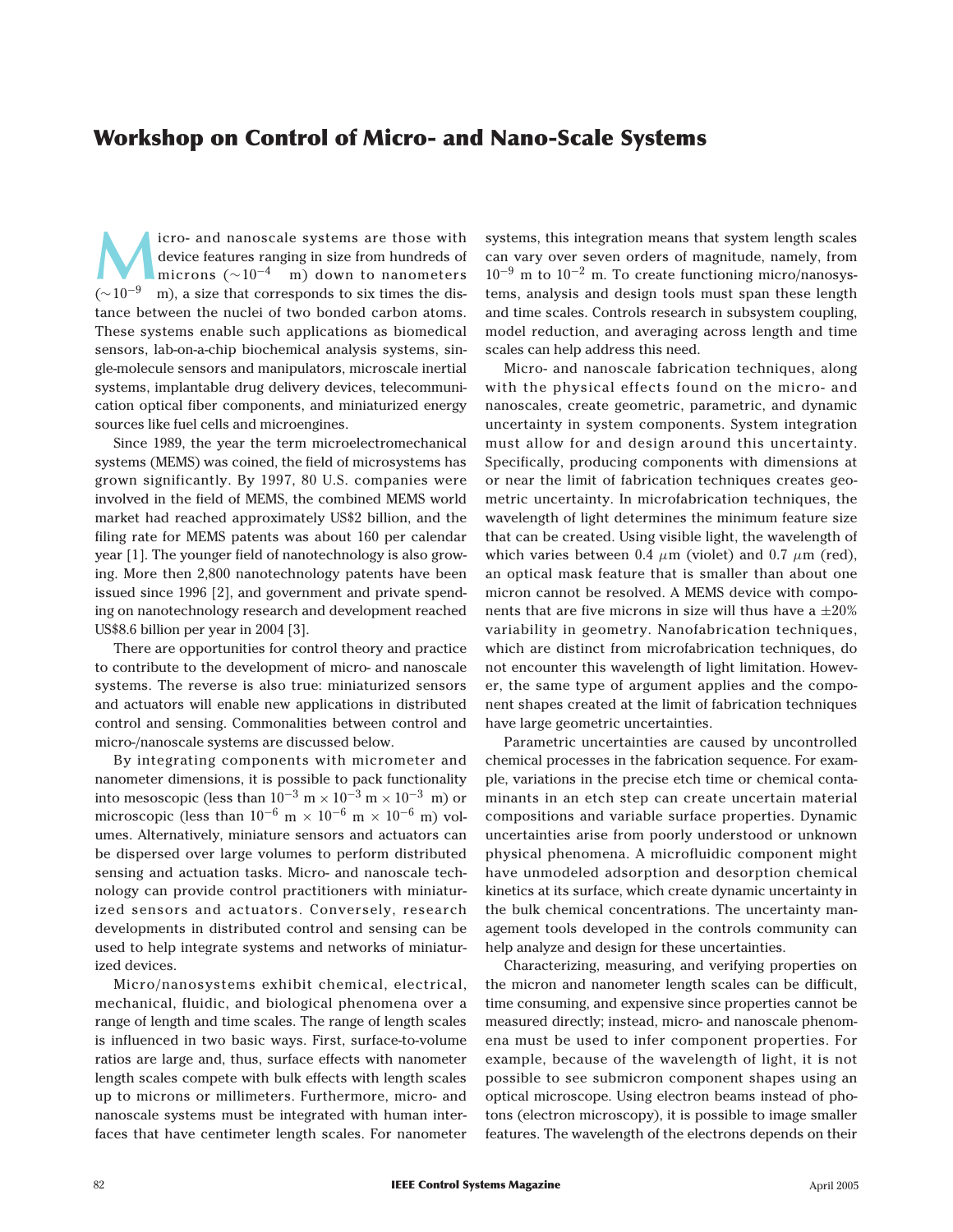energy. Although high-energy electrons can be used to image individual atoms, the scattering of the electrons becomes more complex as the length scale decreases, and computer modeling of the magnetic lenses and the electron beam is necessary to infer the images. The component characterization process is time consuming for a number of reasons: individual experiments can be lengthy, multiple experiments are required to characterize a single component (different component properties require specialized machines), and some of the characterization machines are delicate and prone to failure. The component characterization and verification process is costly because the required equipment is expensive. For example, a transmission electron microscope (TEM) costs between US\$500,000 and US\$3 million, depending on the resolution and the number of postprocessing options. Additional machines are required for other measurement tasks involving chemical, thermal, electrical, flow, and pressure properties. To facilitate micro- and nanoscale component verification and system integration, the maximum amount of information must be extracted from the limited number of available measurements. Control strengths in system identification, filtering, and sensor fusion can help address this need.

### **Impetus Behind Initiating the Workshop**

Controls researchers familiar with micro-/nanoscale systems have observed that the tools available to facilitate control design on the macroscale are not yet available on the micro- and nanoscales. Control design on the macro scale is aided by reduced-order modeling techniques that provide control-ready models, as well as by experimental testbeds created to test and validate control ideas. On the microscale, although model-reduction techniques have been applied to some of the more mature areas (such as MEMS accelerometers), these techniques have not yet been applied to other areas like microfluidics. For example, there are no reduced-order models for surface tension effects, chemical adsorption/desorption surface rate reactions, or lipid vesicle membrane dynamics. Likewise, experimental micro- and nanoscale control testbeds are rare because researchers in these fields generally focus on fabricating systems. Hence, existing testbeds tend to address fabrication and integration needs rather than control issues. In contrast, MEMS accelerometers and atomic force microscopy (AFM) probes have been used as experimental control testbeds since feedback control is an integral part of AFM probes and MEMS accelerometer operation. However, experimental testbeds have not yet been developed to examine control methodologies in microfluidic or nanoscale systems.

The development of tools for control of micro- and nanoscale systems will require close collaboration

between researchers in miniaturized systems and researchers in control. The NSF Workshop "Control and System Integration of Micro- and Nanoscale Systems" was initiated to increase the level of interaction among fabrication researchers, modelers, control theorists, and biochemical researchers to develop tools for controlling micro- and nanoscale systems.

### **"Control and System Integration of Micro- and Nanoscale Systems"**

The National Science Foundation (NSF) Workshop, "Control and System Integration of Micro- and Nanoscale Systems," held on 29–30 March 2004, was organized to improve the degree of collaboration among control researchers and micro-/nanoscale fabrication experts. Kishan Baheti, Maria Burka, Delcie Durham, and Masayoshi (Tommy) Tomizuka at the NSF provided workshop funding that covered organization expenses, as well as travel and lodging costs for the participants. The workshop was subdivided into six theme areas:

- biological and chemical systems on the micro- and nanolength scales
- bioMEMS and nanobiotechnological systems
- control systems with a MEMS or nano perspective
- measurement, modeling, and model validation at the micro- and nanoscale
- MEMS design/fabrication, devices, and systems
- nanofabrication.

The organizing committee, which was finalized in December 2003, consisted of Gregory Chirikjian from Johns Hopkins University, Liwei Lin from the University of California at Berkeley, Costas Maranas from Pennsylvania State University, Marvin White from Lehigh University, and Minami Yoda from the Georgia Institute of Technology. The committee announced the workshop in January 2004 and solicited applications from academia, industry, government labs, and funding institutions by posting the announcement on the Web, sending out flyers to deans and chairs at various university departments (engineering, physics, material science, biology, and chemistry departments), and using MEMS, nano, and control conference email lists. Applications were solicited for the areas of modeling, control, MEMS, nano, and biochemical systems. As stated in the announcement, the goal of the workshop was ". . . to identify research areas, to foster interdisciplinary collaboration, and to recommend future research directions to NSF that will enable control and system integration on the micro- and nanolength scales." Between the posting of the announcement at the end of January and the workshop application deadline on 1 March 2004, 400 applications were received. Due to space and funding constraints, a total of 90 individuals were invited to attend the workshop.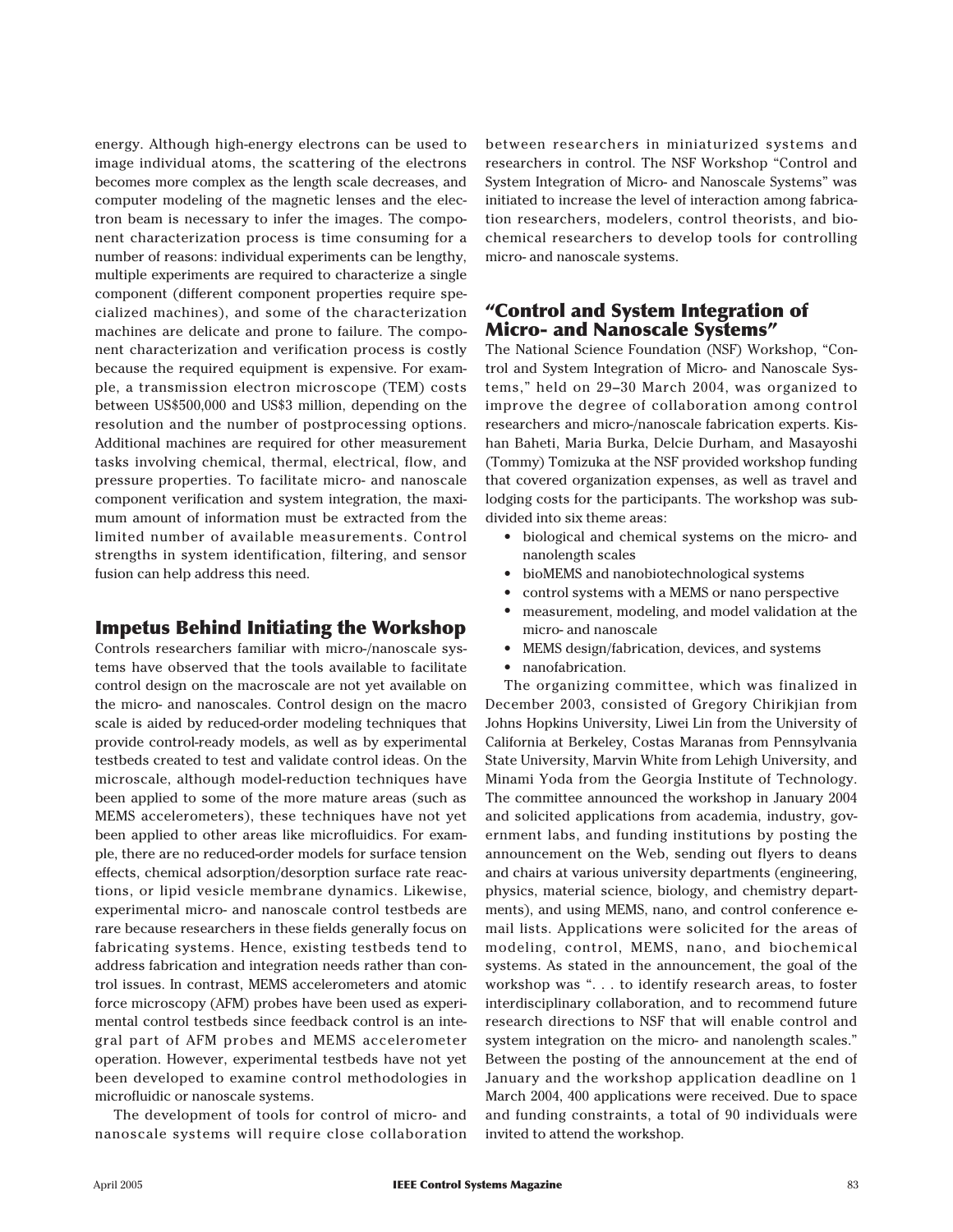Each applicant was asked to specify an area of expertise from the six themes designated for the workshop. Participants were then chosen according to the theme areas. Based on the applicant response pool, some areas (such as control) were assigned slightly more spots, while other areas (such as nanofabrication) that correspond to a smaller research community were assigned fewer spots. The pool of applicants was of such high caliber that it was not possible to include many people who are recognized as experts in their areas. Moreover, the committee made an effort to invite a group that was diverse across many axes: both junior and senior researchers were selected; scientists from industry, government labs, and funding institutions were invited; and the research backgrounds of the participants included biology, chemistry, micro- and nanoscale fabrication, measurement, modeling, applied math, control, and system integration.

The final breakdown of the workshop participants was as follows: seven scientists in biochemical systems, 13 scientists in bioMEMS/nanofabricaton, 14 scientists in control, 14 scientists in measurement and modeling, 11 scientists in MEMS fabrication, nine scientists in nanofabrication, and 14 scientists in unspecified disciplines. Including the program managers from the NSF, DARPA, and AFOSR, as well as the committee members, the total attendance was 95. A list of the participants and a summary of their interests and research accomplishments can be found at the workshop Web site [4] under the headings "Participants" and "Quad Charts," respectively. Each quad chart summarizes the goals, potential impact, approach, accomplishments, and open research questions for each of the participants. The quad charts provide an overview of the research areas represented at the workshop, and they form a snapshot of the types of developments underway in miniaturized systems. Topics include microencapsulation and drug delivery (Allison Rice-Ficht, Texas A&M), DNA sensing (Joe Gatewood, SeiraD), implantable MEMS devices to monitor brain activity (Jack W. Judy, UCLA), control of atomic force microscopy (AFM) probes (Metin Sitti, CMU), bacterial microfluidics (Kenny Breuer and Tom Powers, Brown University), nanostructured Origami (George Barbastathis, MIT), and modeling of nanofluidics (Narayan Aluru, University of Illinois at Urbana-Champaign).

### **Events and Discussions**

The key goal of the workshop was to foster collaboration between control and micro-/nanoscale systems researchers, and the workshop program was designed to facilitate this goal. Events at the workshop were organized as follows.

## *Monday Morning: A Crash Course*

Monday morning, 29 March 2004, was used to provide the participants with a crash course on miniaturized systems and the six themes of the workshop. Ken Wise from the University of Michigan spoke about challenges in creating closed-loop, self-contained, integrated microsystems. Experts in each of the six theme areas provided a 20 minute overview of research approaches and challenges in their respective areas: Martin Schmidt from MIT discussed research directions in MEMS; Jun Jiao from Portland State University reviewed nanofabrication efforts and challenges; Bill Tang from the University of California at Irvine covered the area of MEMS for biomedical applications; Costas Maranas from Penn State spoke about challenges and opportunities in biological systems analysis and design; Panagiotis Christofides from UCLA presented an example on control of thin film microstructures; and Terry Conlisk from Ohio State University gave an overview of modeling transport in micro- and nanofluidic systems. The same basic challenges were noted repeatedly in all of these talks: modeling for design, dealing with uncertainty, system integration, technical culture and language barriers, and training the next generation of interdisciplinary scientists and engineers.

## *Monday Afternoon: Discussion Groups*

On Monday afternoon, workshop participants formed six smaller groups to facilitate discussions within their respective theme areas; each participant attended the discussion that best matched his or her area of expertise. The goal of this session was to identify and flesh out a set of research and education issues that must be addressed within each of the theme areas to enable control and system integration of miniaturized systems. Recognizing the broad nature of the question, attendees were asked to strike a balance between breadth and depth, finding a path between the extremes of discussing only one topic for the entire session and treating a large number of topics superficially. Each group was assigned three panelists to moderate the discussion. One panelist was to act as a theme representative by subsequently reporting on the discussion to the main audience, while another was required to act as a scribe by keeping track of the points that were raised.

Different dynamics developed within each of the discussion groups. The controls group split its discussions according to on-chip control, in which the device and control system are integrated onto the same chip, and off-chip control, where an external control system is used to improve the fabrication of a miniaturized system or to regulate a micro- or nanoscale process. Recommendations included: control design for fast time scales necessitating analog rather than digital control; creating control-ready models across disparate time and length scales; and dealing with geometric, parametric, and dynamic uncertainty.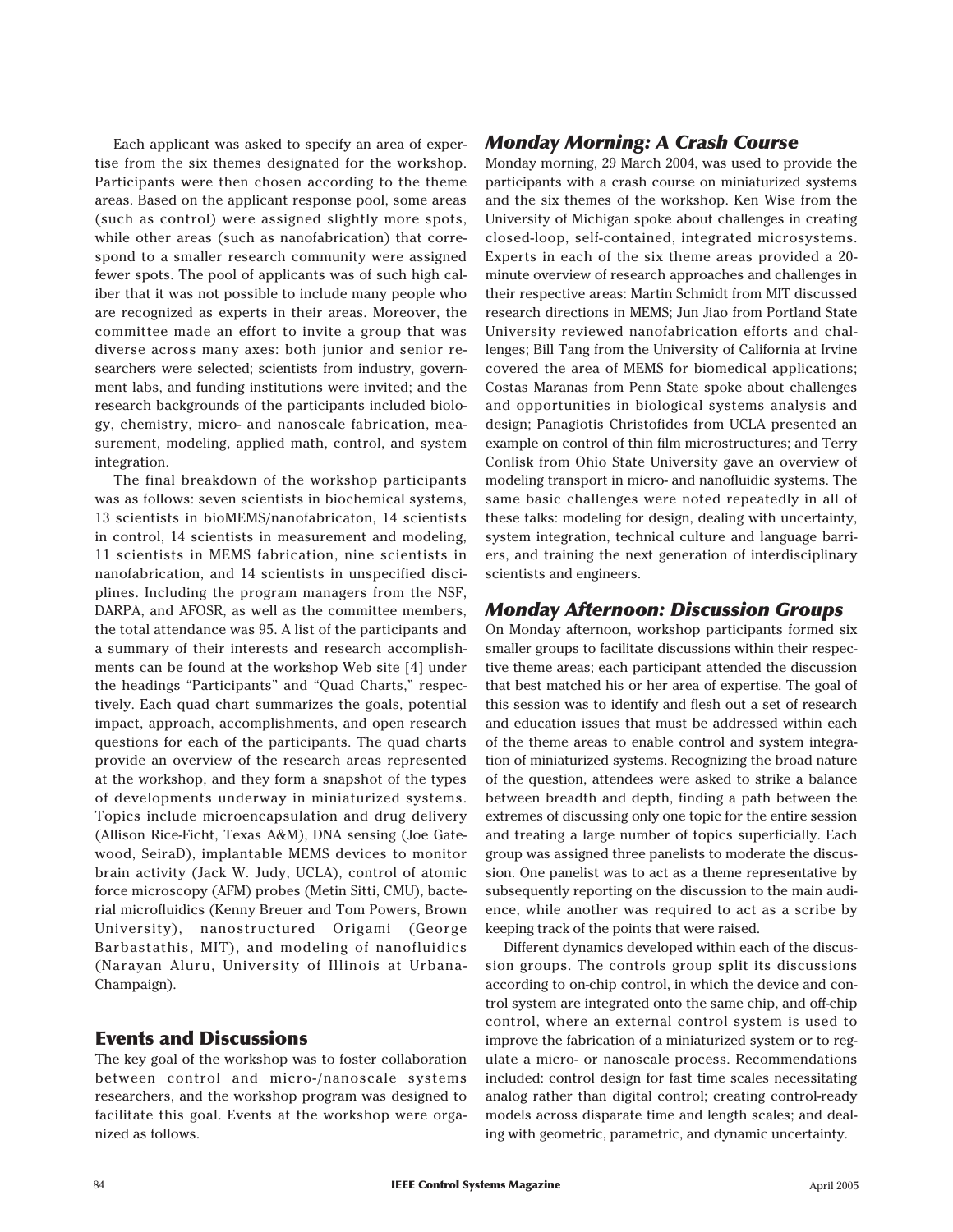By comparison, the nanofabrication group organized its discussion by focusing on fabrication methodologies, unknown physical phenomena, and education issues. Issues addressed by the group included: fabrication bottlenecks; the interactions of different materials across nanoscales and microscales; direct and in-situ characterization; packaging and system integration; and training and education of the next generation of students. The nanofabrication group provided a list of research and education challenges: better control of existing fabrication processes and control of self-assembly; real-time feedback on the short time scales found in nano systems; stochastic modeling and control to achieve overall system reliability when using unreliable components; and the creation of integrated, interdisciplinary curricula for training future students.

After this first round of discussions, workshop participants reconvened in the main auditorium. Following a seminar by Mike Ramsey from Oak Ridge National Laboratory on biochemical sensing, each of the theme representatives gave 15-minute presentations summarizing the discussions within their session. The same basic issues were raised across all six themes: uncertainty, modeling for design, system integration challenges, technical language barriers, and interdisciplinary education needs. In the discussion that followed the six presentations, the workshop audience pointed out some of the technical, human, and infrastructure realities that make it difficult to address these recurring issues. The audience also suggested some possible solutions. It was noted that students can form effective bridges between fields; a coadvised student can facilitate collaboration and assist faculty in learning about new fields. It was thus suggested that NSF focus more on funding interdisciplinary student programs. DARPA program manager Anantha Krishnan pointed out that, although DARPA is well aware of the crossdisciplinary basic science challenges and sees the same recurring issues within the projects that it funds, DARPA does not have the charter to address these issues. DARPA relies on agencies such as NSF and AFOSR to address basic science and education issues. Other audience comments ranged from frustration at how the tenure process fails to encourage collaboration (papers with joint authors are often frowned upon) to the problematic inability of group A to effectively use the results of group B even when those results have been explicitly created for group A. As an example of this difficulty, there was mention of MEMS modeling tools created for system optimization, but which are not being used by the MEMS community.

Even though it is clear to a majority of researchers that uncertainty, modeling for system design, system integration, technical language barriers, and interdisciplinary education are issues that must be addressed, there remains an insufficient amount of collaboration, infra-

structure, and funding mechanisms to effectively address these issues. For example, the identification and control of the uncertainties that affect carbon nanotube fabrication require collaboration among modelers, controls researchers, and nanofabrication scientists for a number of years, working under a well-funded program with sufficient measurement and characterization resources to validate models and control schemes. This collaboration has not yet occurred even though the broad research need is clear.

#### *Tuesday Morning: Reorganized Groups*

The last day of the workshop began with a seminar by Anantha Krishnan on the design and engineering of bio-molecular nanodevices and systems. This seminar was followed by a talk from Metin Sitti of Carnegie Mellon University on the report from the 2003 NSF Workshop on Nanoscale Systems, Dynamics, and Control [5], which focused primarily on dynamics and control of AFM probes. After these two seminars, the workshop audience separated into six groups for the second and final round of theme discussions. In the previous round of discussions, all participants attended the discussion group that best corresponded to their area of expertise. In this second round of discussions, the audience attendance was intentionally randomized across themes. Now researchers in control, for example, were randomly reassigned to attend discussions in nanofabrication or biochemical systems. The goal of this reorganization was to inject discussion topics from one theme into another. Only the three theme panelists remained in their original theme group to provide topic continuity. In addition, participants were free to move between groups as the discussions progressed.

During this second two-hour discussion, the workshop participants were charged with prioritizing, expanding, cross-referencing, and finalizing the recommendations of the previous day. In particular, participants were asked to address the questions of: What cannot be done today? What are the bottlenecks that prevent it from being done? And, if all technical and human barriers could be crossed, what should be done? The target result was a bulleted list of two to four concrete items per theme that could then be expanded into a report outlining funding recommendations to the NSF. Across all themes, the most difficult task was to keep the discussions focused (the organizing committee had intentionally picked outspoken panelists whom it deemed would best keep the discussion on track) and to keep the level of discussion sufficiently specific. For example, all participants could agree on the importance of model reduction, but this recommendation was already known prior to the workshop. Rather, the participants made such recommendations as "research should focus on creating parsimonious (keep-essentials-only) models for specific subclasses of micro- and nanoscale systems,"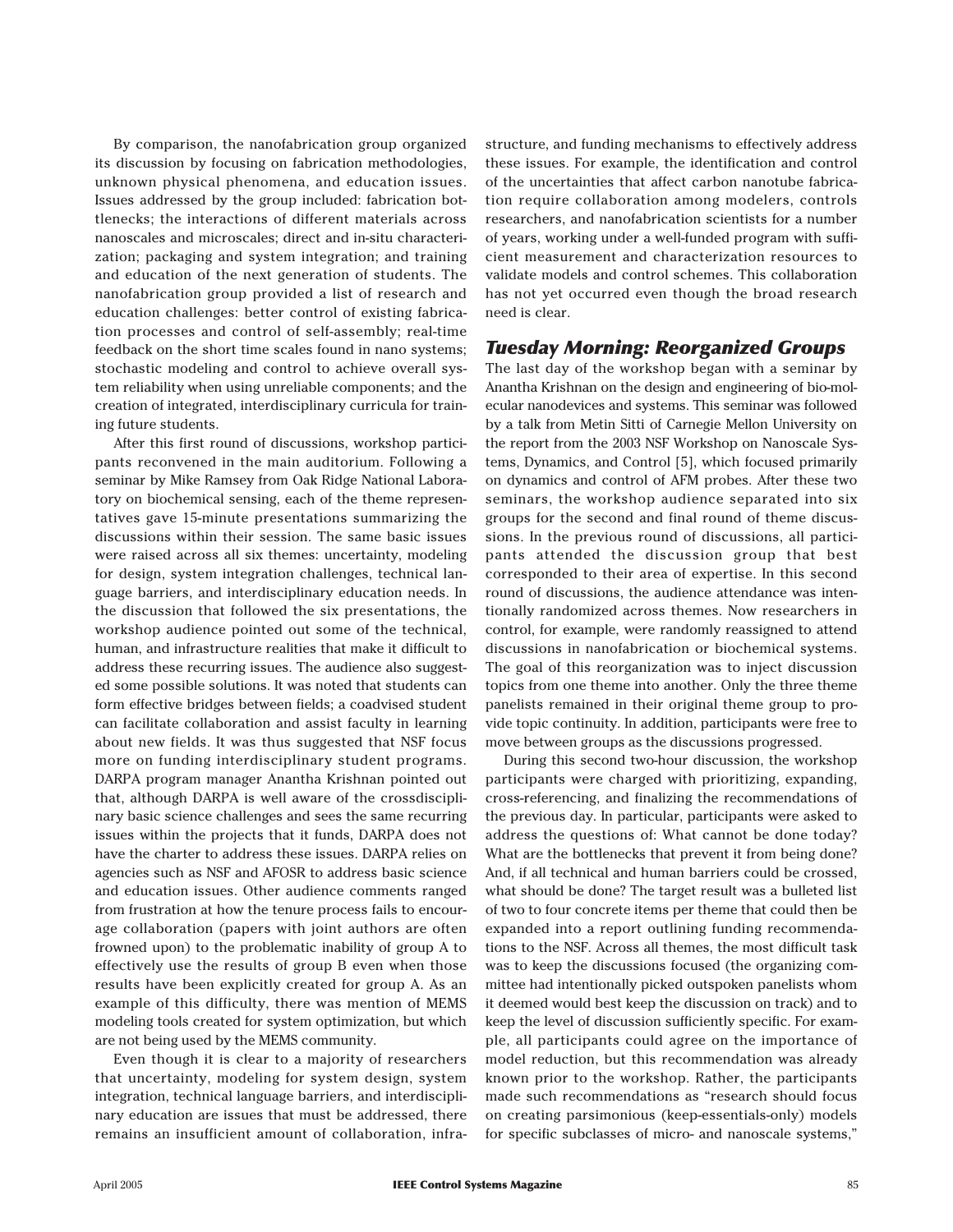which was a recommendation made in the controls theme. This particular recommendation dovetailed with a recommendation made in the measurement and modeling group to improve diagnostics and develop detailed and comprehensive micro-/nanomeasurement techniques. When the discussions were completed, the representative of each theme gave a short presentation to the main audience outlining their group's prioritized list of recommendations. The recommendations were discussed in the main audience over lunch, and then the workshop was adjourned at 2:00 p.m. on Tuesday, 30 March 2004.

## **Workshop Report and Recommendations Relevant to Control**

The final report from the workshop, which details the funding recommendations made to NSF, can be found online at the workshop Web site [4]. There are two versions of the report: a short version (a 400-kB PDF file), which contains the text of the recommendations only, and a much longer version (a 172-MB PDF file), which includes the workshop program, the speaker abstracts, and the participant quad charts. The report includes research recommendations from a broad spectrum of researchers as well as funding recommendations to NSF agreed on by a group of 90 experts in the areas of micro-/ nanofabrication, biological and chemical systems, measurement and modeling, and control and system integration. Since the report is aimed at a diverse audience that includes scientists in micro-/nanofabrication, modeling, control, and biochemical systems, an attempt was made to explain concepts that are standard in one theme to researchers in other themes. For instance, statements concerning the prevalence of feedback in complex robust systems are included for the benefit of researchers in fabrication, while statements on the necessity of keeping device fabrication yield high are included for the benefit of controls researchers.

The workshop was originally initiated in the hopes of increasing collaboration between controls and micro-/ nanoscale researchers. In this respect, the workshop was a success: the number of applicants from both the controls and the micro/nano research communities reflected the willingness of these two groups to interact; discussions and exchanges at the workshop informed each group about the research challenges faced by the other groups; and the author is personally aware of a number of collaborations that were initiated at the workshop.

Below is a summary of the report recommendations that are relevant to the controls community. Readers who are interested in recommendations made for the other themes of micro-/nanofabricaton, biochemical systems, and modeling and measurement can download the complete report. The report discusses only research directions that require collaboration between at least two theme areas; research directions that can be addressed by

controls researchers alone are not included. Recommendations are organized according to three subjects: system integration, system control, and education and infrastructure needs.

### *Micro/Nanosystem Integration Recommendations*

In the current context, system integration refers to combining micro/nano components to form integrated systems, such as implantable drug delivery systems, micromachines like artificial insects or miniaturized surgical robots, and biochemical pathogen detection systems. The development of improved micro-/nanoscale diagnostics and characterization tools to enable system characterization and integration was one of the two major recommendations in this area. Although controls researchers can contribute to this research direction, the topic requires collaboration between the modeling/measurement and the micro-/nanofabrication communities.

The creation of parsimonious models was the other major recommendation within the system integration subject. This research issue requires collaboration between the control theme and the measurement and modeling theme. The necessary models must be carefully chosen to contain enough physics to be predictive while remaining computationally tractable to enable system optimization and control design. It was noted that the creation of parsimonious models can be achieved by physical insight, which is required to recognize and include only the dominant physical phenomena, and by model reduction techniques, which can be used to reduce the dimensionality of first-principles computational models. Methods are also needed to determine the point in the modeling process at which models become adequate and to validate such models using the available experimental data. Controls researchers, with their expertise in model reduction and system identification, are in a position to contribute to advances in parsimonious modeling and model validation.

#### *Micro/Nanosystem Control Recommendations*

Control research recommendations covered three areas: control of micro-/nanofabrication techniques including micro/nano manufacturing processes and nano self-assembly methods; on-chip and off-chip control issues; and recommendations on learning control from biological systems. With respect to the last item, it was noted both that living cells build better control systems than the control engineers and that newly created micro- and nanoscale cell sensors can be useful for examining, understanding, and perhaps replicating biological control capabilities.

Fabrication process control was recommended as an enabling technology. Currently, it is difficult to achieve reproducible fabrication results at the nanoscale. Jun Jiao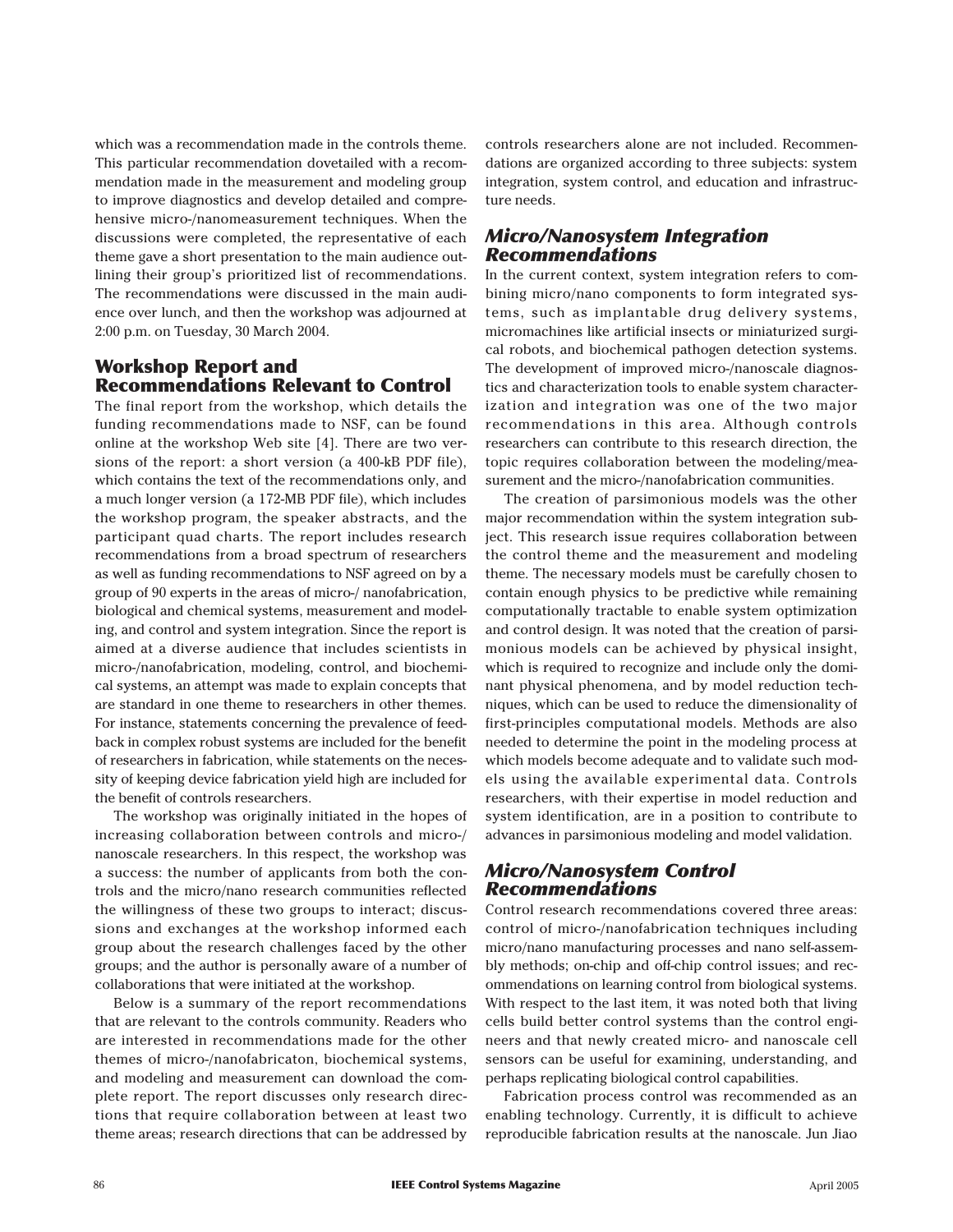from Portland State noted that, when fabricating carbon nanotubes, "we repeat the same procedure and get different results each time." Real-time process monitoring and feedback control provides an opportunity to regulate uncertainties and to improve nanodevice yield.

AFM probes can be used to push, pull, cut, indent, and lithographically deposit nanoscale objects. Research recommendations for this kind of nano-assembly control and object manipulation were consistent with those found in the 2003 NSF workshop report [5] and are not repeated here.

On-chip control refers to integrated miniaturized systems where the control algorithms, sensors, and actuators are included as part of the system. The AFM control mentioned above is an example of off-chip control. On-chip control is required for miniaturized systems such as implantable drug delivery platforms, micro sense-andreport systems, and, eventually, microrobots like artificial insects. Enabling these types of systems requires research in: 1) optimal placement of sensors and actuators inside meso-scale volumes, 2) analog, as opposed to DSP, controllers to deal with the fast time scales found in microand nanoscale systems, and 3) methods to deal with sensor and actuator failure as well as a significant degree of physical and parametric uncertainty.

Micro- and nanoscale systems involve an interplay between continuous and discrete dynamics; for example, microfluidic devices have continuum flows but often contain discrete objects such as cells or DNA chains that display stochastic behavior. There is also coupling between disparate time and length scales and crosstalk between interfacial and bulk phenomena. As a result, there is a need for modeling and control tools that can address complex heterogeneous systems. Although this area is already receiving attention within the controls community, it was judged that, for applications to micro- and nanoscale systems, closer collaboration between control and micro-/ nanoscale researchers is desirable.

Finally, participants in the biochemical theme noted that emerging micro- and nanoscale diagnostics techniques are, for the first time, providing detailed measurements of signaling pathways and intra- and intercellular processes in living organisms. These advances allow control researchers to learn control from biological systems whose functionality, robustness, and complexity can exceed that of synthetic systems.

#### *Education and Infrastructure Recommendations*

Not surprisingly, the same education and infrastructure concerns were raised in all of the themes: educating the next generation of cross-disciplinary students, technical language communication gaps among research areas, lack of sufficient collaboration among disciplines, and the

incompatibility of modeling, analysis, and design tools across themes. There are historical reasons, vested interests, time constraints, and funding realities that make it difficult to address these issues. For example, faculty in aerospace and mechanical engineering departments have a difficult time convincing their colleagues that aerospace and mechanical students should be taking courses in chemistry and biology.

Workshop participants tried to find specific ways to improve the education and infrastructure situation. Recommendations relevant to the controls community include the establishment of funded cross-disciplinary student exchange programs, which will allow control students to spend a summer at a MEMS or a biochemical research group. Second, it was suggested that funding mechanisms be created to encourage the co-advising of students by faculty in different fields. Third, it was recommended that NSF provide support for summer workshops in micro/nano research topics such as AFM, microfluidics, nanofabrication, and bio-systems. This support would enable researchers in control to receive focused, technically detailed courses in specific areas of micro/nano research. It was suggested that these workshops follow the Gordon conference model, where a small number of scientists interact in a relaxed setting with a large amount of time set aside for informal discussions. Fourth, cross-disciplinary curricula should be developed at both the undergraduate and graduate levels. Finally, there should be mentoring of junior faculty by senior faculty in other fields, as well as funding mechanisms to encourage faculty to take sabbaticals in areas outside their main expertise.

The above recommendations are addressed to NSF and to the research community in controls, micro/nano systems, modeling, and biochemical systems interested in developing integrated miniaturized systems.

### **Conclusions**

Throughout the organization of this NSF workshop, and in subsequent conversations with colleagues in control, the author has found a number of people who are expanding the role of control into new areas, including miniaturized and biological systems. This expansion can benefit the community at large since new subject matters can lead to developments in control theory, and exciting applications can attract the next generation of top students to the area of control.

The match between the area of micro-/nanosystems research and control is timely and is of benefit to both communities. Micro- and nanoscale fabrication techniques are moving from components and devices to integrated systems. In fact, researchers can benefit from controls and system integration tools that address the management of and design for uncertainty, component coupling, and